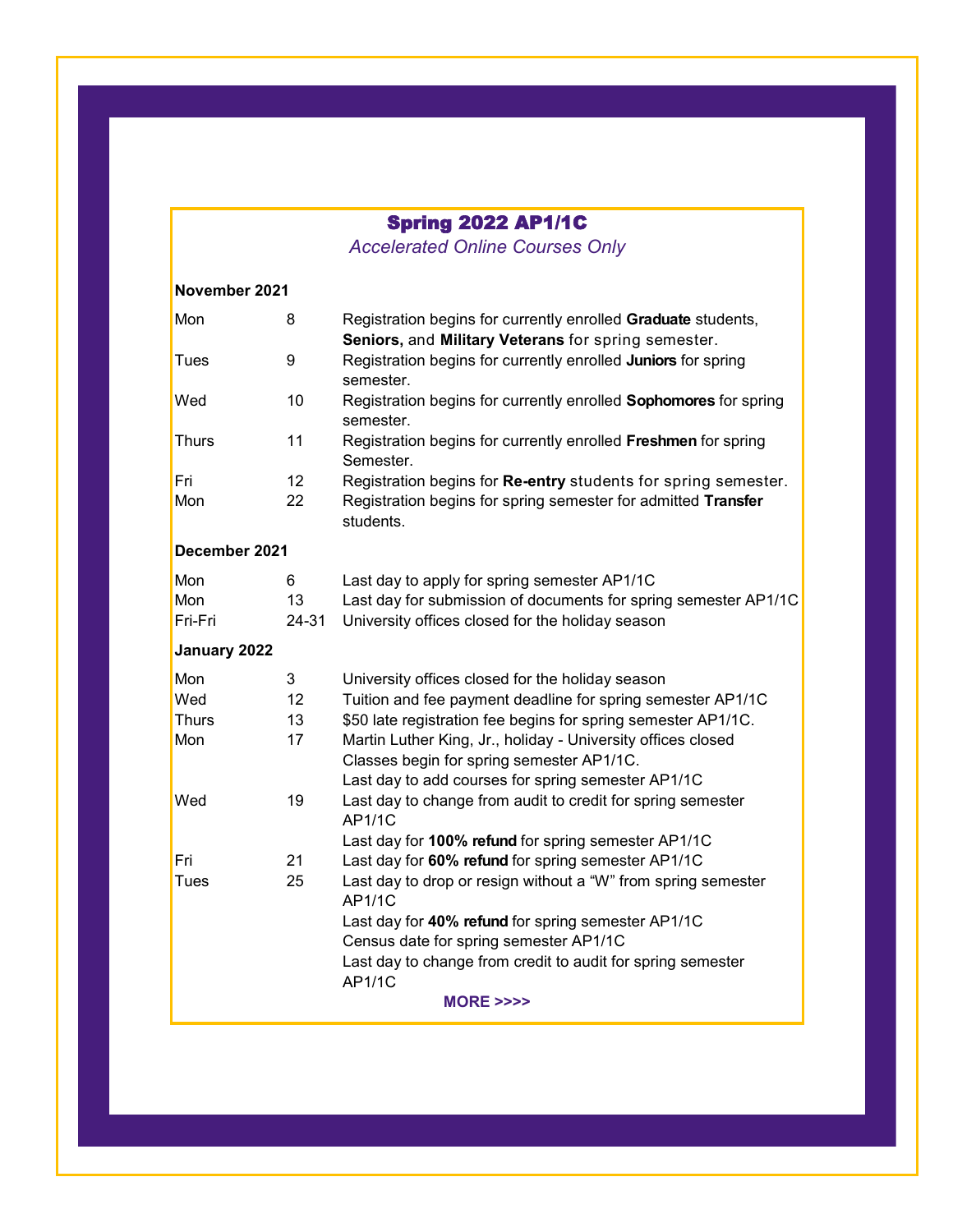## Spring 2022 AP1/1C cont.

*Accelerated Online Courses Only* 

| February 2022     |                |                                                                                                                 |
|-------------------|----------------|-----------------------------------------------------------------------------------------------------------------|
| Wed               | 16             | Last day to drop or resign with a "W" from spring semester<br>AP1/1C                                            |
| Mon               | 28             | Mardi Gras holiday - University offices open                                                                    |
| <b>March 2022</b> |                |                                                                                                                 |
| <b>Tues</b>       | 1              | Mardi Gras holiday - University offices open                                                                    |
| Fri-Sat           | $4 - 5$        | Final exams for spring semester AP1/1C                                                                          |
| Mon               | $\overline{7}$ | Classes end for spring semester AP1/1C.                                                                         |
| Tues              | 8              | Spring semester AP1/1C grades due from faculty to the Registrar<br>at 10 a.m.                                   |
| <b>Tues</b>       | 15             | Spring AP1/1C degree conferral date                                                                             |
|                   |                | <b>Spring 2022 AP2/1D</b>                                                                                       |
|                   |                | <b>Accelerated Online Courses Only</b>                                                                          |
| February 2022     |                |                                                                                                                 |
| Mon               | 21             | Last day to apply for spring semester AP2/1D                                                                    |
| Mon               | 28             | Mardi Gras holiday - University offices open<br>Last day for submission of documents for spring semester AP2/1D |
| <b>March 2022</b> |                |                                                                                                                 |
| Tues              | 1              | Mardi Gras holiday - University offices open                                                                    |
| Wed               | 9              | Tuition and fee payment deadline for spring semester AP2/1D                                                     |
| Thurs             | 10             | \$50 late registration fee begins for spring semester AP2/1D.                                                   |
| Mon               | 14             | Classes begin for spring semester AP2/1D.                                                                       |
|                   |                | Last day to add courses for spring semester AP2/1D                                                              |
| Wed               | 16             | Last day to change from audit to credit for spring semester<br>AP2/1D                                           |
|                   |                | Last day for 100% refund for spring semester AP2/1D                                                             |
| Fri               | 18             | Last day for 60% refund for spring semester AP2/1D                                                              |
| Tues              | 22             | Last day to drop or resign without a "W" from spring semester<br>AP2/1D                                         |
|                   |                | Last day for 40% refund for spring semester AP2/1D                                                              |
|                   |                | Census date for spring semester AP2/1D                                                                          |
|                   |                | Last day to change from credit to audit for spring semester<br>AP2/1D                                           |

**MORE >>>>**